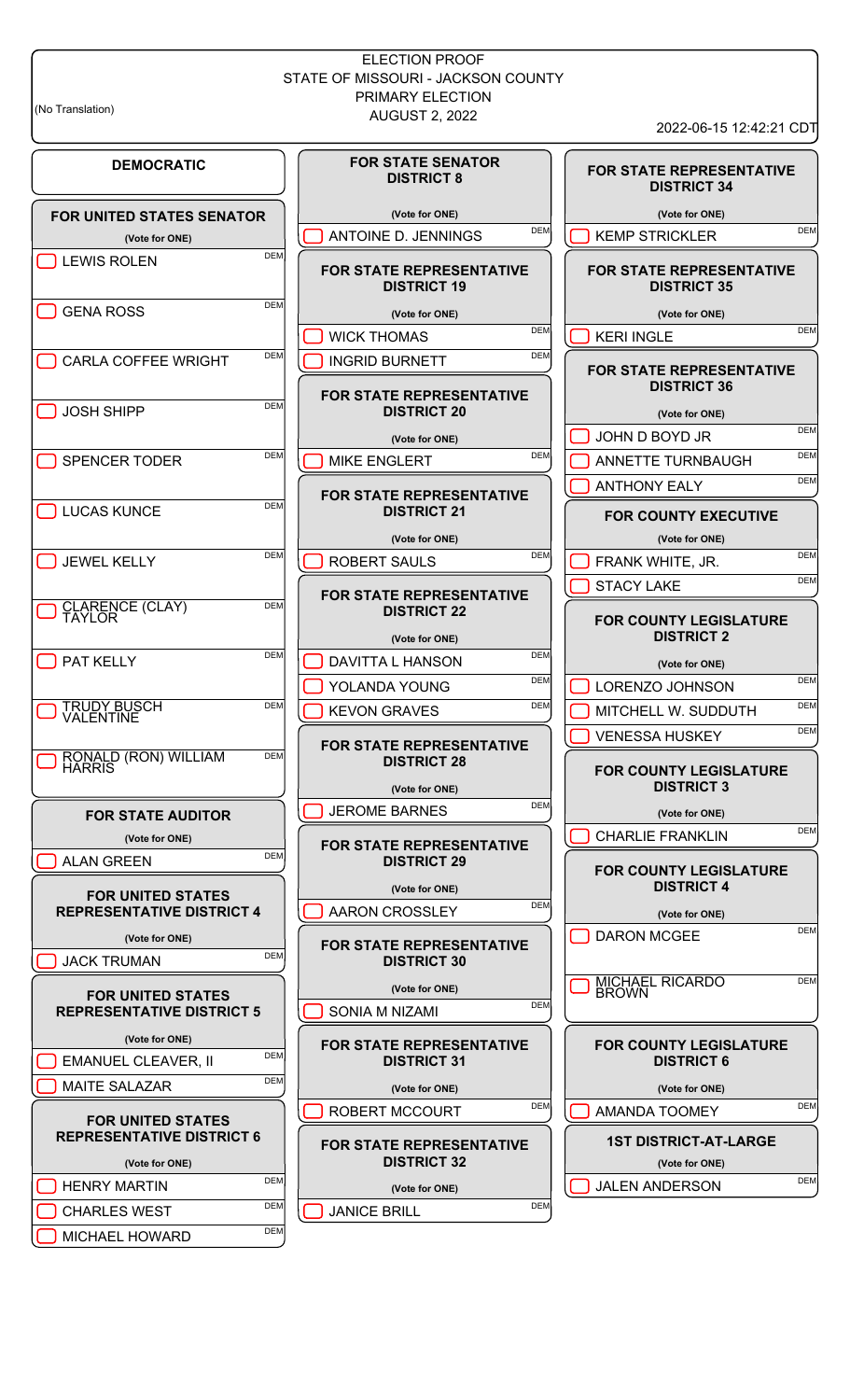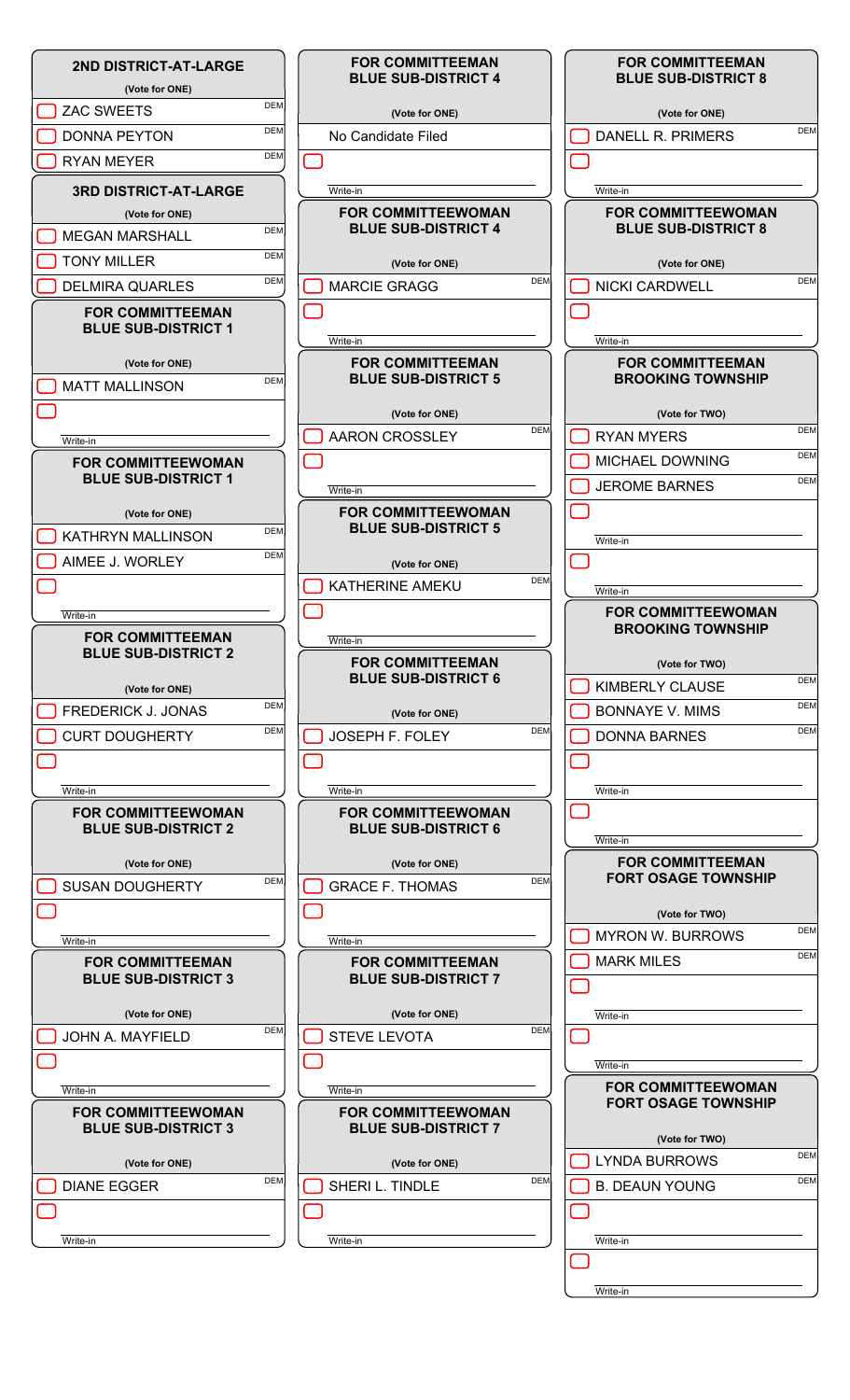| <b>FOR COMMITTEEMAN</b><br><b>PRAIRIE TOWNSHIP</b>   | <b>FOR COMMITTEEWOMAN</b><br><b>SNI-A-BAR TOWNSHIP</b> | <b>FOR COMMITTEEWOMAN</b><br><b>WASHINGTON TOWNSHIP</b>      |
|------------------------------------------------------|--------------------------------------------------------|--------------------------------------------------------------|
| (Vote for THREE)                                     | (Vote for THREE)                                       | (Vote for TWO)                                               |
| <b>DEM</b><br><b>NATHAN COCKRELL</b>                 | <b>DEM</b><br><b>LANNA ULTICAN</b>                     | <b>DEM</b><br><b>IRENE C. KENDRICK</b>                       |
| <b>DEM</b><br><b>KEMP STRICKLER</b>                  |                                                        | <b>DEM</b><br><b>ELAINE BREWER</b>                           |
| <b>DEM</b><br>PATRICK D. ROWLAND                     | <b>DEM</b><br><b>TAYLOR BELLER</b>                     |                                                              |
|                                                      |                                                        | Write-in                                                     |
| Write-in                                             | <b>VALORIE PIRCH<br/>MONTGOMERY</b><br><b>DEM</b>      |                                                              |
|                                                      |                                                        | Write-in                                                     |
|                                                      |                                                        | <b>LIBERTARIAN</b>                                           |
| Write-in                                             |                                                        |                                                              |
|                                                      | Write-in                                               |                                                              |
| Write-in<br><b>FOR COMMITTEEWOMAN</b>                |                                                        | <b>FOR UNITED STATES SENATOR</b><br>(Vote for ONE)           |
| <b>PRAIRIE TOWNSHIP</b>                              | Write-in                                               | LIB<br><b>JONATHAN DINE</b>                                  |
|                                                      |                                                        |                                                              |
| (Vote for THREE)<br><b>DEM</b><br>SHELLIE MONTEMURRO | Write-in                                               | <b>FOR STATE AUDITOR</b>                                     |
| <b>DEM</b>                                           | <b>FOR COMMITTEEMAN</b><br><b>VAN BUREN TOWNSHIP</b>   | (Vote for ONE)<br><b>LIB</b>                                 |
| ELIZABETH FREELAND<br><b>DEM</b>                     |                                                        | JOHN A. HARTWIG JR.                                          |
| <b>HILLARY SHIELDS</b>                               | (Vote for TWO)<br>No Candidate Filed                   | <b>FOR UNITED STATES</b><br><b>REPRESENTATIVE DISTRICT 4</b> |
| Write-in                                             |                                                        | (Vote for ONE)                                               |
|                                                      | Write-in                                               | <b>LIB</b><br><b>RANDY LANGKRAEHR</b>                        |
| Write-in                                             |                                                        |                                                              |
|                                                      | Write-in                                               | <b>FOR UNITED STATES</b><br><b>REPRESENTATIVE DISTRICT 5</b> |
| Write-in                                             | <b>FOR COMMITTEEWOMAN</b>                              | (Vote for ONE)                                               |
| <b>FOR COMMITTEEMAN</b>                              | <b>VAN BUREN TOWNSHIP</b>                              | <b>LIB</b><br><b>ROBIN DOMINICK</b>                          |
| <b>SNI-A-BAR TOWNSHIP</b>                            | (Vote for TWO)                                         | <b>FOR UNITED STATES</b>                                     |
| (Vote for THREE)                                     | <b>DEM</b><br><b>MICHELE PYCIOR</b>                    | <b>REPRESENTATIVE DISTRICT 6</b>                             |
| <b>DEM</b><br><b>JALEN ANDERSON</b>                  |                                                        | (Vote for ONE)                                               |
| <b>DEM</b><br><b>TOM GEBKEN</b>                      | <b>DEM</b><br>TIMBERLYN<br>PYCIOR-DAVILA               | EDWARD A (ANDY)<br>MAIDMENT<br><b>LIB</b>                    |
| <b>DEM</b><br><b>SCOTT CASEY</b>                     |                                                        |                                                              |
|                                                      |                                                        | <b>FOR COMMITTEEMAN</b>                                      |
| Write-in                                             | Write-in                                               | <b>BLUE SUB-DISTRICT 1</b>                                   |
|                                                      |                                                        | (Vote for ONE)                                               |
| Write-in                                             | Write-in                                               | <b>LIB</b><br><b>DAVID SCHWENSEN</b>                         |
|                                                      | <b>FOR COMMITTEEMAN</b>                                |                                                              |
| Write-in                                             | <b>WASHINGTON TOWNSHIP</b>                             | Write-in                                                     |
|                                                      | (Vote for TWO)                                         | <b>FOR COMMITTEEWOMAN</b>                                    |
|                                                      | <b>DEM</b><br><b>JOE RUNIONS</b>                       | <b>BLUE SUB-DISTRICT 1</b>                                   |
|                                                      | <b>DEM</b><br>DAMON A. GREENE                          | (Vote for ONE)                                               |
|                                                      | <b>DEM</b><br><b>CHRISTIAN PARCHMAN</b>                | No Candidate Filed                                           |
|                                                      |                                                        |                                                              |
|                                                      | Write-in                                               | Write-in                                                     |
|                                                      |                                                        | <b>FOR COMMITTEEMAN</b>                                      |
|                                                      | Write-in                                               | <b>BLUE SUB-DISTRICT 2</b>                                   |
|                                                      |                                                        | (Vote for ONE)                                               |
|                                                      |                                                        | No Candidate Filed                                           |
|                                                      |                                                        |                                                              |
|                                                      |                                                        | Write-in                                                     |

Write-in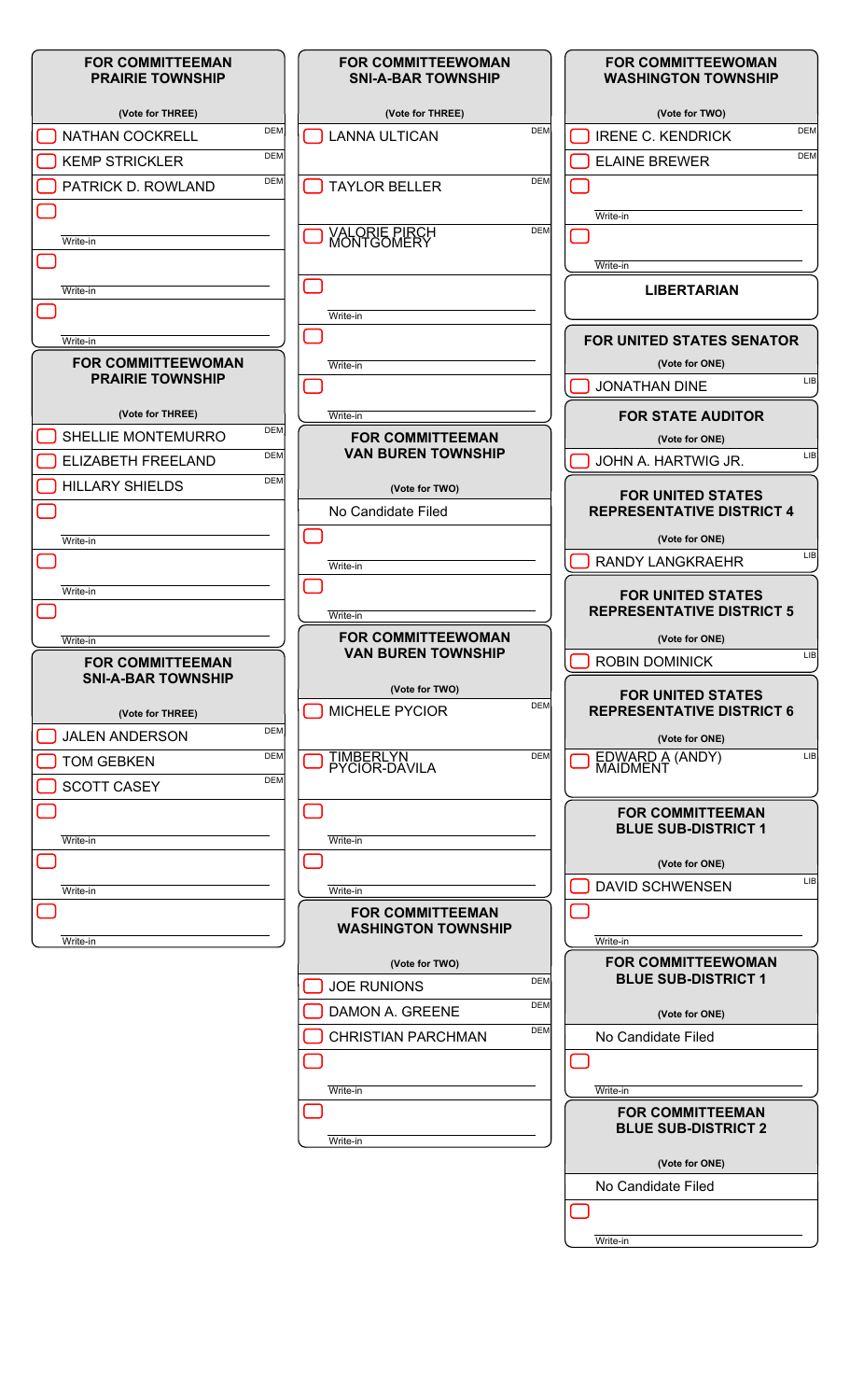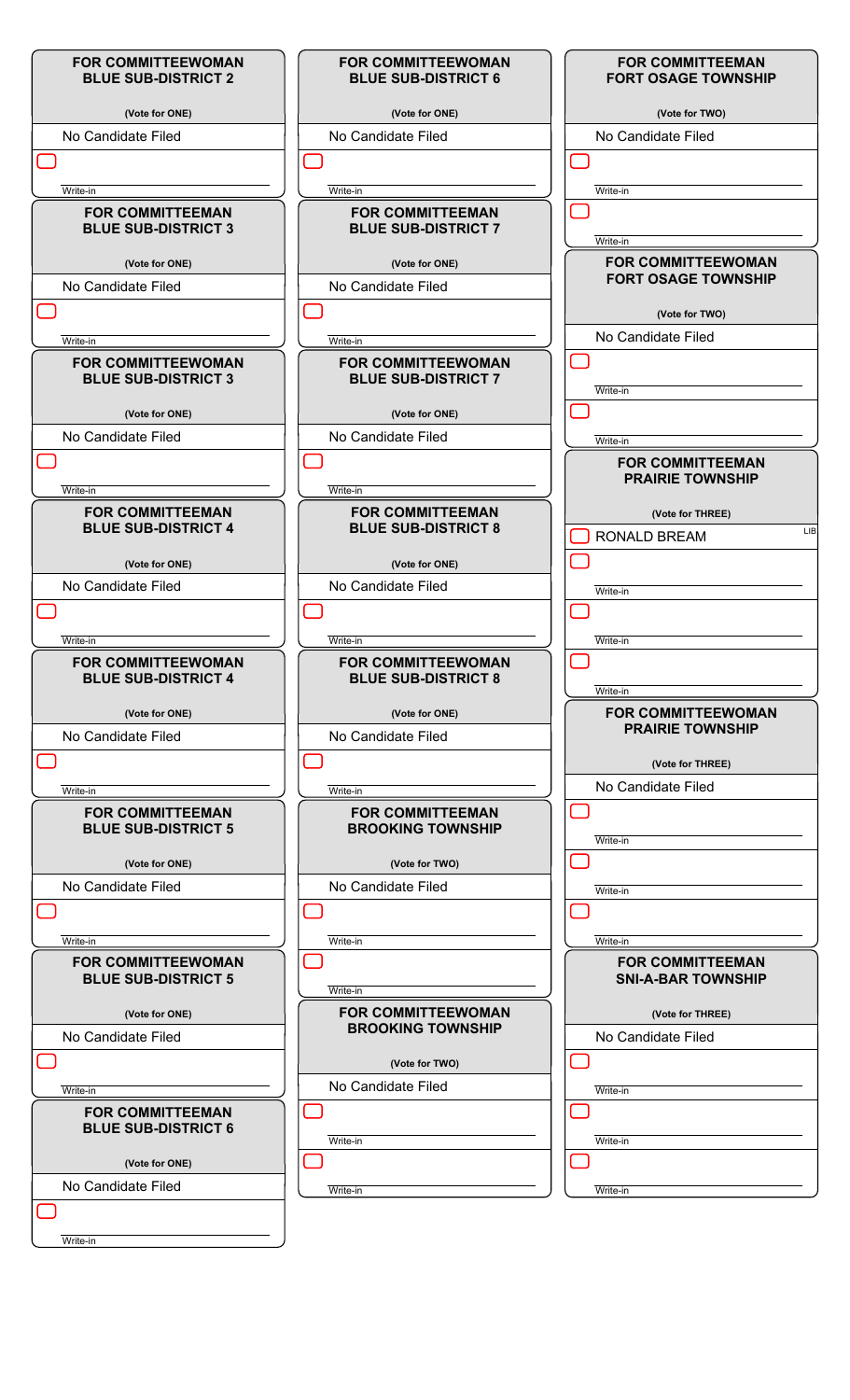| <b>FOR COMMITTEEWOMAN</b><br><b>SNI-A-BAR TOWNSHIP</b>  | <b>FOR COMMITTEEMAN</b><br><b>BLUE SUB-DISTRICT 1</b>   | <b>FOR COMMITTEEMAN</b><br><b>BLUE SUB-DISTRICT 5</b>   |
|---------------------------------------------------------|---------------------------------------------------------|---------------------------------------------------------|
| (Vote for THREE)                                        | (Vote for ONE)                                          | (Vote for ONE)                                          |
| No Candidate Filed                                      | No Candidate Filed                                      | No Candidate Filed                                      |
|                                                         |                                                         |                                                         |
| Write-in                                                | Write-in<br><b>FOR COMMITTEEWOMAN</b>                   | Write-in<br><b>FOR COMMITTEEWOMAN</b>                   |
| Write-in                                                | <b>BLUE SUB-DISTRICT 1</b>                              | <b>BLUE SUB-DISTRICT 5</b>                              |
|                                                         | (Vote for ONE)                                          | (Vote for ONE)                                          |
| Write-in                                                | No Candidate Filed                                      | No Candidate Filed                                      |
| <b>FOR COMMITTEEMAN</b><br><b>VAN BUREN TOWNSHIP</b>    | Write-in                                                | Write-in                                                |
| (Vote for TWO)                                          | <b>FOR COMMITTEEMAN</b>                                 | <b>FOR COMMITTEEMAN</b>                                 |
| No Candidate Filed                                      | <b>BLUE SUB-DISTRICT 2</b>                              | <b>BLUE SUB-DISTRICT 6</b>                              |
|                                                         | (Vote for ONE)                                          | (Vote for ONE)                                          |
| Write-in                                                | No Candidate Filed                                      | No Candidate Filed                                      |
|                                                         |                                                         |                                                         |
|                                                         |                                                         |                                                         |
| Write-in<br><b>FOR COMMITTEEWOMAN</b>                   | Write-in<br><b>FOR COMMITTEEWOMAN</b>                   | Write-in<br><b>FOR COMMITTEEWOMAN</b>                   |
| <b>VAN BUREN TOWNSHIP</b>                               | <b>BLUE SUB-DISTRICT 2</b>                              | <b>BLUE SUB-DISTRICT 6</b>                              |
| (Vote for TWO)                                          | (Vote for ONE)                                          | (Vote for ONE)                                          |
| No Candidate Filed                                      | No Candidate Filed                                      | No Candidate Filed                                      |
|                                                         |                                                         |                                                         |
| Write-in                                                | Write-in                                                | Write-in                                                |
| Write-in                                                | <b>FOR COMMITTEEMAN</b><br><b>BLUE SUB-DISTRICT 3</b>   | <b>FOR COMMITTEEMAN</b><br><b>BLUE SUB-DISTRICT 7</b>   |
| <b>FOR COMMITTEEMAN</b>                                 | (Vote for ONE)                                          | (Vote for ONE)                                          |
| <b>WASHINGTON TOWNSHIP</b>                              | No Candidate Filed                                      | No Candidate Filed                                      |
| (Vote for TWO)                                          |                                                         |                                                         |
| No Candidate Filed                                      | Write-in                                                | Write-in                                                |
|                                                         | <b>FOR COMMITTEEWOMAN</b><br><b>BLUE SUB-DISTRICT 3</b> | <b>FOR COMMITTEEWOMAN</b><br><b>BLUE SUB-DISTRICT 7</b> |
| Write-in                                                |                                                         |                                                         |
|                                                         | (Vote for ONE)<br>No Candidate Filed                    | (Vote for ONE)<br>No Candidate Filed                    |
| Write-in                                                |                                                         |                                                         |
| <b>FOR COMMITTEEWOMAN</b><br><b>WASHINGTON TOWNSHIP</b> | Write-in                                                | Write-in                                                |
| (Vote for TWO)                                          | <b>FOR COMMITTEEMAN</b>                                 | <b>FOR COMMITTEEMAN</b>                                 |
| No Candidate Filed                                      | <b>BLUE SUB-DISTRICT 4</b>                              | <b>BLUE SUB-DISTRICT 8</b>                              |
|                                                         | (Vote for ONE)                                          | (Vote for ONE)                                          |
| Write-in                                                | No Candidate Filed                                      | No Candidate Filed                                      |
|                                                         |                                                         |                                                         |
| Write-in                                                | Write-in                                                | Write-in                                                |
| <b>CONSTITUTION</b>                                     | <b>FOR COMMITTEEWOMAN</b><br><b>BLUE SUB-DISTRICT 4</b> | <b>FOR COMMITTEEWOMAN</b><br><b>BLUE SUB-DISTRICT 8</b> |
| <b>FOR UNITED STATES SENATOR</b>                        | (Vote for ONE)                                          | (Vote for ONE)                                          |
| (Vote for ONE)                                          | No Candidate Filed                                      | No Candidate Filed                                      |
| CON<br>PAUL VENABLE                                     |                                                         |                                                         |
|                                                         |                                                         |                                                         |
|                                                         | Write-in                                                | Write-in                                                |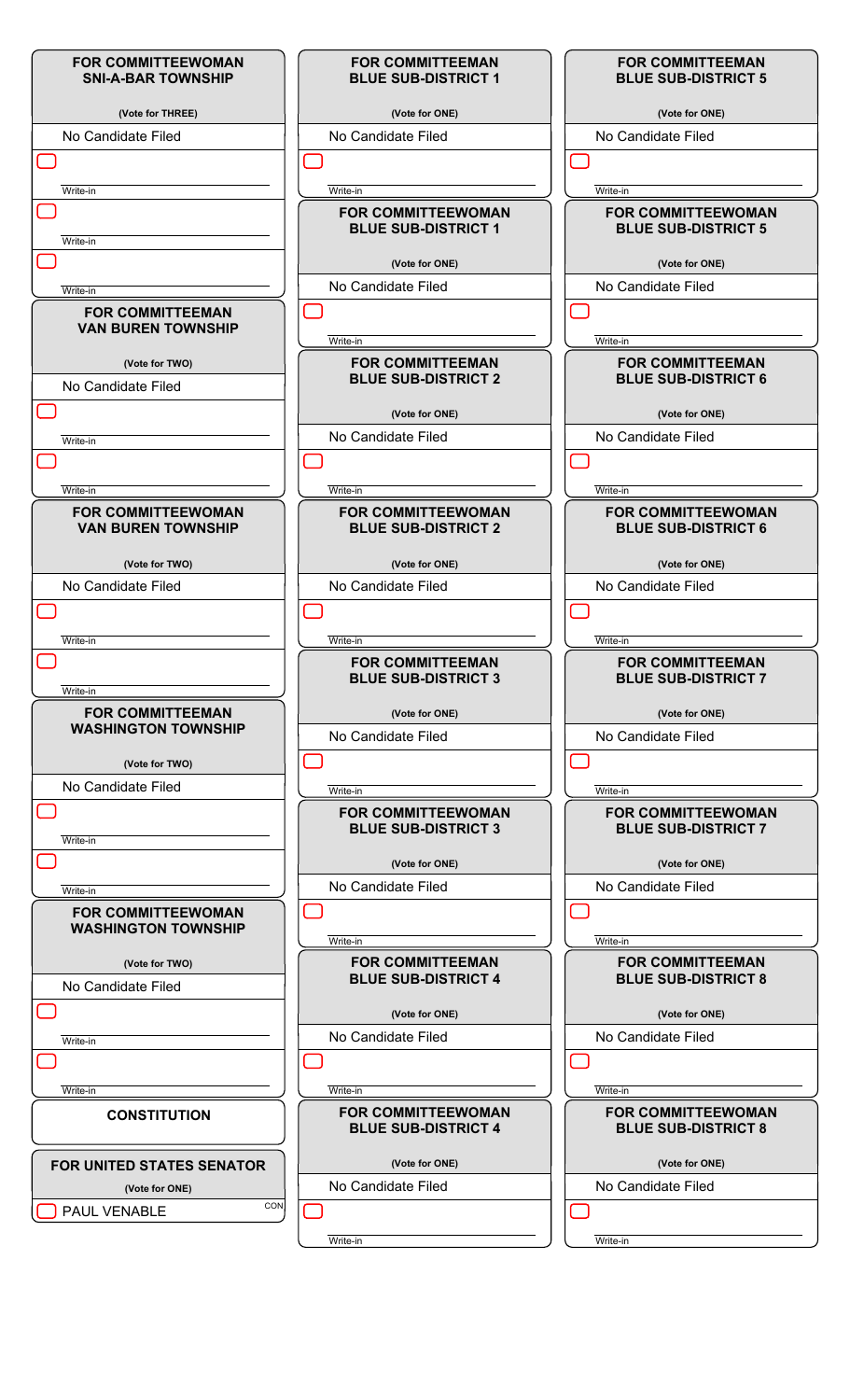| <b>FOR COMMITTEEMAN</b><br><b>BROOKING TOWNSHIP</b>     | <b>FOR COMMITTEEWOMAN</b><br><b>PRAIRIE TOWNSHIP</b>   | <b>FOR COMMITTEEMAN</b><br><b>WASHINGTON TOWNSHIP</b>                                                       |
|---------------------------------------------------------|--------------------------------------------------------|-------------------------------------------------------------------------------------------------------------|
| (Vote for TWO)                                          | (Vote for THREE)                                       | (Vote for TWO)                                                                                              |
| No Candidate Filed                                      | No Candidate Filed                                     | No Candidate Filed                                                                                          |
|                                                         |                                                        |                                                                                                             |
| Write-in                                                | Write-in                                               | Write-in                                                                                                    |
|                                                         |                                                        |                                                                                                             |
| Write-in                                                | Write-in                                               | Write-in                                                                                                    |
| <b>FOR COMMITTEEWOMAN</b><br><b>BROOKING TOWNSHIP</b>   | Write-in                                               | <b>FOR COMMITTEEWOMAN</b><br><b>WASHINGTON TOWNSHIP</b>                                                     |
| (Vote for TWO)                                          | <b>FOR COMMITTEEMAN</b>                                | (Vote for TWO)                                                                                              |
| No Candidate Filed                                      | <b>SNI-A-BAR TOWNSHIP</b>                              | No Candidate Filed                                                                                          |
|                                                         | (Vote for THREE)                                       |                                                                                                             |
|                                                         | No Candidate Filed                                     |                                                                                                             |
| Write-in                                                |                                                        | Write-in                                                                                                    |
|                                                         |                                                        |                                                                                                             |
| Write-in                                                | Write-in                                               | Write-in                                                                                                    |
| <b>FOR COMMITTEEMAN</b><br><b>FORT OSAGE TOWNSHIP</b>   | Write-in                                               | <b>NON-PARTISAN</b>                                                                                         |
| (Vote for TWO)                                          |                                                        | <b>SPECIAL ELECTION</b>                                                                                     |
| No Candidate Filed                                      | Write-in                                               | CITY OF INDEPENDENCE,                                                                                       |
|                                                         | <b>FOR COMMITTEEWOMAN</b>                              | <b>MISSOURI</b>                                                                                             |
|                                                         | <b>SNI-A-BAR TOWNSHIP</b>                              |                                                                                                             |
| Write-in                                                |                                                        | FOR COUNCILMEMBER-AT-LARGE                                                                                  |
|                                                         | (Vote for THREE)                                       | (Vote for ONE)                                                                                              |
| Write-in                                                | No Candidate Filed                                     | <b>BRIDGET MCCANDLESS</b>                                                                                   |
| <b>FOR COMMITTEEWOMAN</b><br><b>FORT OSAGE TOWNSHIP</b> |                                                        | <b>MIKE HUFF</b>                                                                                            |
|                                                         | Write-in                                               | <b>EDWARD NESBITT</b>                                                                                       |
| (Vote for TWO)                                          |                                                        | MARCIE I. GRAGG                                                                                             |
| No Candidate Filed                                      | Write-in                                               | <b>SPECIAL ELECTION</b>                                                                                     |
|                                                         |                                                        | CITY OF BLUE SPRINGS,<br><b>MISSOURI</b>                                                                    |
| Write-in                                                | Write-in                                               |                                                                                                             |
| Write-in                                                | <b>FOR COMMITTEEMAN</b><br><b>VAN BUREN TOWNSHIP</b>   | <b>QUESTION</b>                                                                                             |
| <b>FOR COMMITTEEMAN</b>                                 | (Vote for TWO)                                         | For the purpose of funding maintenance and                                                                  |
| <b>PRAIRIE TOWNSHIP</b>                                 | No Candidate Filed                                     | improvement of City streets, shall the City of Blue<br>Springs, Missouri impose a local use tax at the      |
| (Vote for THREE)                                        |                                                        | same rate as the total local sales tax rate.<br>currently two and one-half percent (2 1/2%),                |
| No Candidate Filed                                      |                                                        | provided that if the local sales tax rate is reduced<br>or raised by voter approval, the local use tax rate |
|                                                         | Write-in                                               | shall also be reduced or raised by the same                                                                 |
|                                                         |                                                        | action?                                                                                                     |
| Write-in                                                | Write-in                                               | <b>YES</b>                                                                                                  |
|                                                         | <b>FOR COMMITTEEWOMAN</b><br><b>VAN BUREN TOWNSHIP</b> | <b>NO</b>                                                                                                   |
| Write-in                                                |                                                        | <b>SPECIAL ELECTION</b>                                                                                     |
|                                                         | (Vote for TWO)<br>No Candidate Filed                   | CITY OF OAK GROVE,<br><b>MISSOURI</b>                                                                       |
| Write-in                                                |                                                        |                                                                                                             |
|                                                         |                                                        | <b>FOR ALDERMAN WARD 3</b>                                                                                  |
|                                                         | Write-in                                               | (Vote for ONE)                                                                                              |
|                                                         |                                                        | <b>JAMES SHROUT</b>                                                                                         |
|                                                         | Write-in                                               | <b>TRACEY NEWCOMER</b>                                                                                      |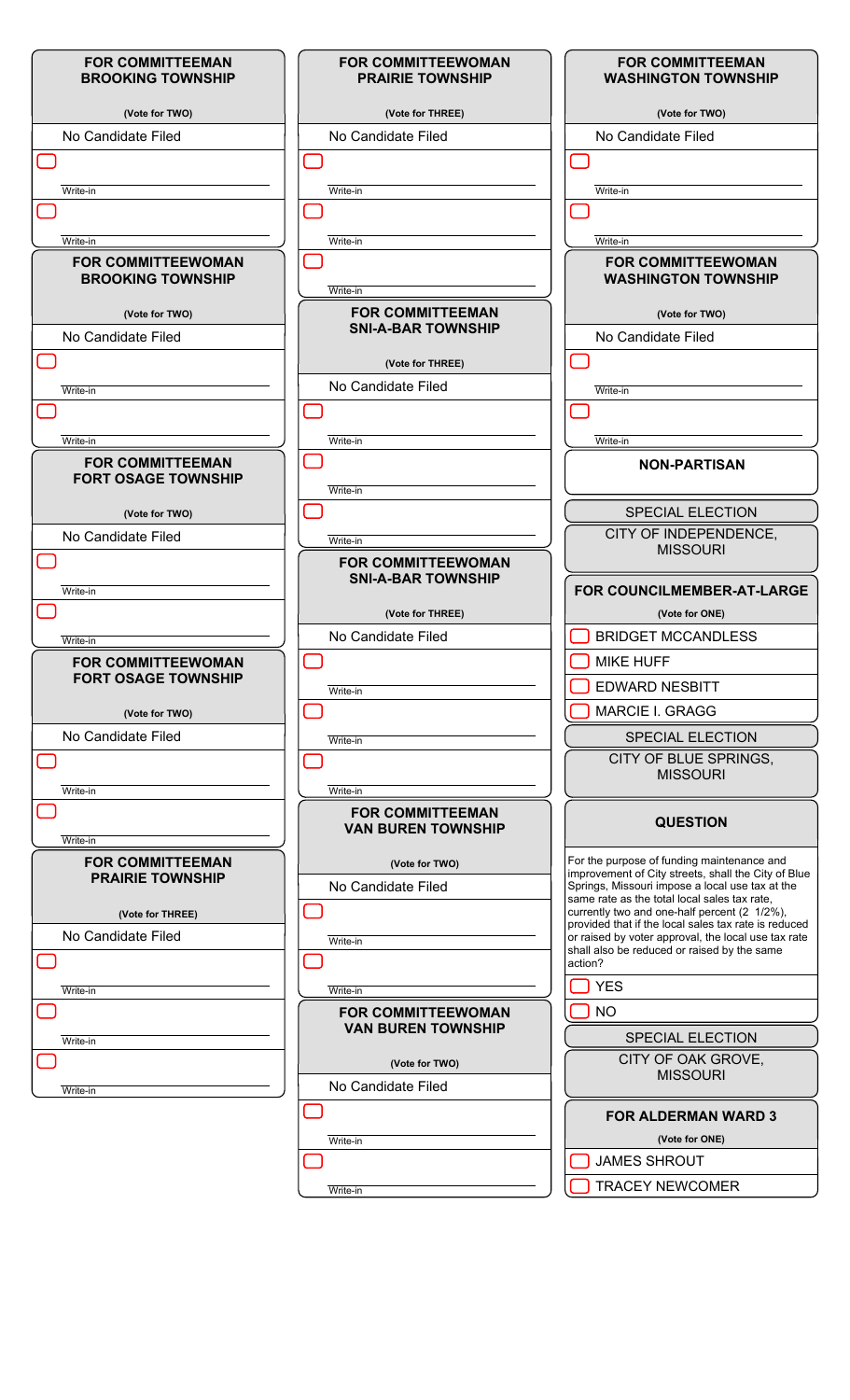# SPECIAL ELECTION

CITY OF RAYTOWN, MISSOURI

#### **QUESTION 1**

"Shall the City of Raytown, Missouri issue its general obligation bonds in the amount not to exceed \$46,000,000.00 to acquire, construct, reconstruct, extend and improve the City's streets roads, bridges and sidewalks?"

The authorization of the bonds will authorize the City to maintain tangible property tax rates sufficient to pay the interest and principal on the bonds until fully paid.

∩א ך

### **QUESTION 2**

"Shall the City of Raytown, Missouri issue its general obligation bonds in the amount not to exceed \$7,200,000.00 to acquire, construct, reconstruct, extend and improve the City's storm sewer system?

The authorization of the bonds will authorize the City to maintain tangible property tax rates sufficient to pay the interest and principal on the bonds until fully paid.

YES

NO ך

# **QUESTION 3**

Shall there be a \$0.30 increase in tax levy on one hundred dollars valuation for general municipal purposes in the City of Raytown, Missouri?

YES

NO ר

SPECIAL ELECTION

CONSOLIDATED SCHOOL DISTRICT NO.1 OF JACKSON COUNTY, MISSOURI

#### **QUESTION 1**

Shall Hickman Mills C-1 School District of Jackson County, Missouri, without an estimated increase in the current debt service property tax levy, issue its general obligation bonds in the amount of \$20,000,000 for the purpose of constructing, improving, renovating or demolishing, repairing, furnishing and equipping school facilities, throughout the District? If this proposition is approved, the adjusted debt service levy of the school district is estimated to remain at \$1.10 (amount of current school district levy) per one hundred dollars assessed valuation of real and personal property.

YES

NO

| <b>QUESTION 2</b> |  |
|-------------------|--|
|-------------------|--|

Shall the school board of Hickman Mills C-1 School District of Jackson County, Missouri be authorized to increase the operating tax levy for salaries, building improvements and other operating expenses of the District by \$1.35 per one hundred dollars of assessed valuation? If this proposition is approved, the adjusted operating levy of the District is estimated to be \$5.7574 per one hundred dollars of assessed valuation.

٦ YES

 $N<sub>O</sub>$ 

SPECIAL ELECTION LONE JACK FIRE

PROTECTION DISTRICT

## **QUESTION**

Shall the Board of Directors of the Lone Jack Fire Protection District be authorized to levy an additional tax levy of not more than twenty cents (\$0.20) per one hundred dollars assessed valuation for the purpose of providing funds for the general support of the District including hiring additional firefighters/emergency medical personnel?

YES

NO

| <b>FOR UNITED STATES SENATOR</b><br>(Vote for ONE) |            |
|----------------------------------------------------|------------|
| [ ] PATRICK A LEWIS                                | <b>REP</b> |
| SCHMITT                                            | <b>REP</b> |
| $\Box$ BILLY LONG                                  | <b>REP</b> |
| $\Box$ ERIC GREITENS                               | <b>REP</b> |
| <b>J BERNIE MOWINSKI</b>                           | <b>REP</b> |
| C.W. GARDNER                                       | <b>REP</b> |
| U DESHON PORTER                                    | <b>REP</b> |
| VICKY HARTZLER                                     | <b>REP</b> |
| ◯ DAVE SIMS                                        | <b>REP</b> |
| <b>J MARK MCCLOSKEY</b>                            | <b>REP</b> |
| ERIC MCELROY                                       | <b>REP</b> |
| DENNIS LEE CHILTON                                 | <b>REP</b> |
| ROBERT ALLEN                                       | <b>REP</b> |
| DAVE SCHATZ                                        | <b>REP</b> |
| HARTFORD TUNNELL                                   | <b>REP</b> |
| KEVIN C. SCHEPERS                                  | <b>REP</b> |
| <b>I RICKEY JOINER</b>                             | <b>REP</b> |
| <b>I ROBERT OLSON</b>                              | <b>REP</b> |
| RUSSEL PEALER<br>BREYFOGLE JR                      | <b>REP</b> |
| DARRELL LEON<br><b>MCCLANAHAN III</b>              | <b>REP</b> |
| CURTIS D. VAUGHN                                   | <b>REP</b> |
| <b>FOR STATE AUDITOR</b>                           |            |
| (Vote for ONE)                                     | <b>REP</b> |
| <b>DAVID GREGORY</b>                               | <b>REP</b> |
| <b>SCOTT FITZPATRICK</b>                           |            |

**REPUBLICAN**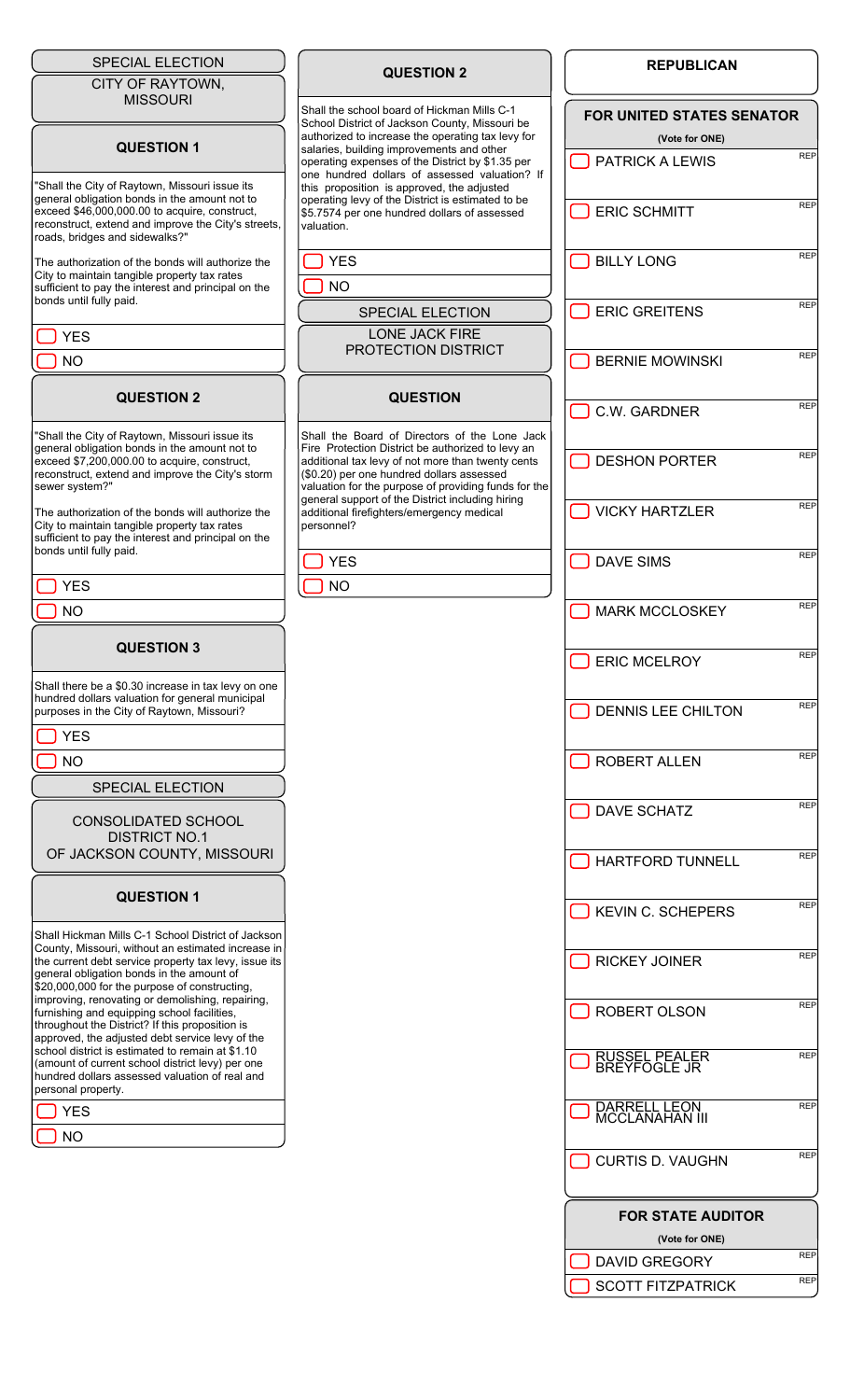

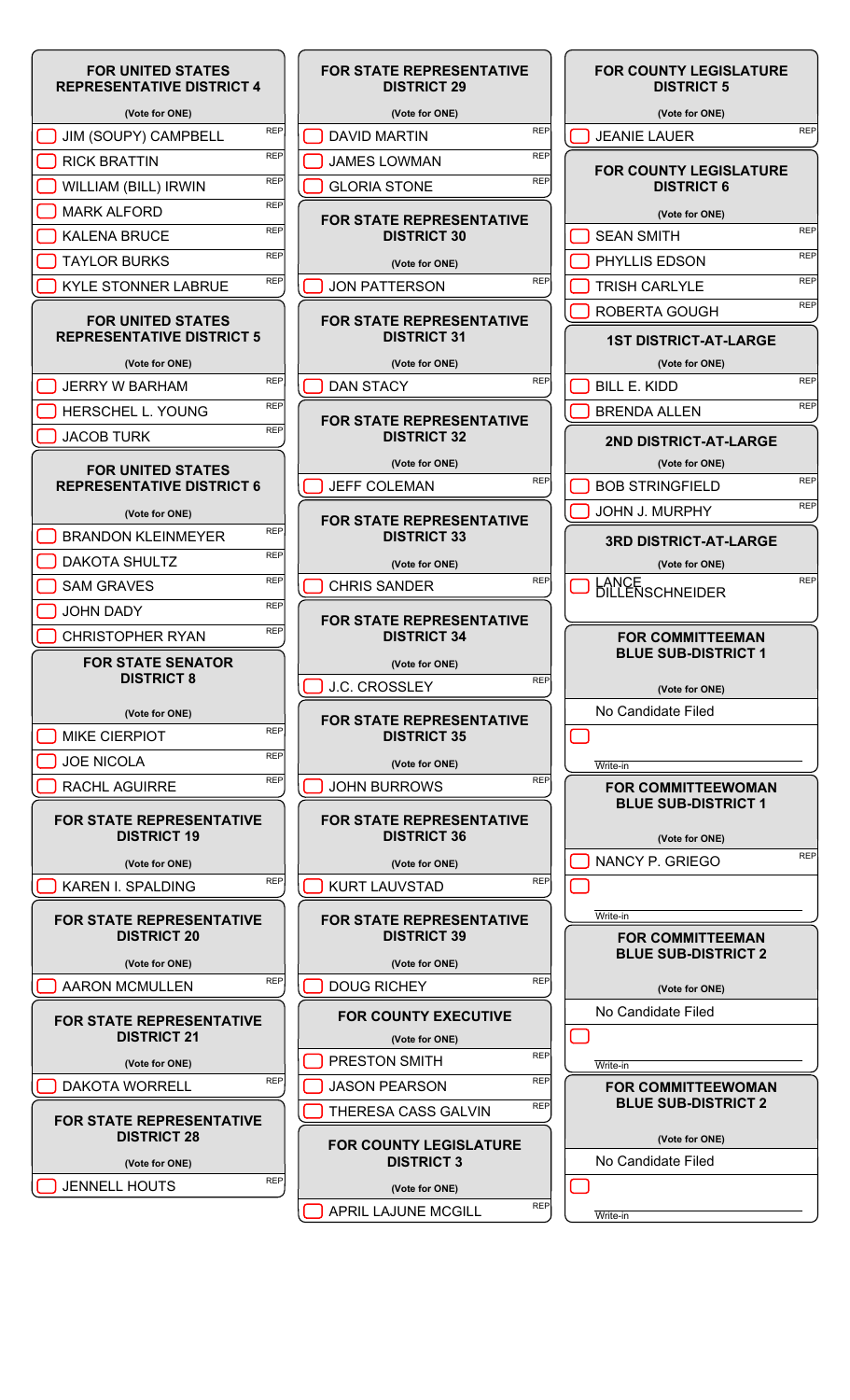